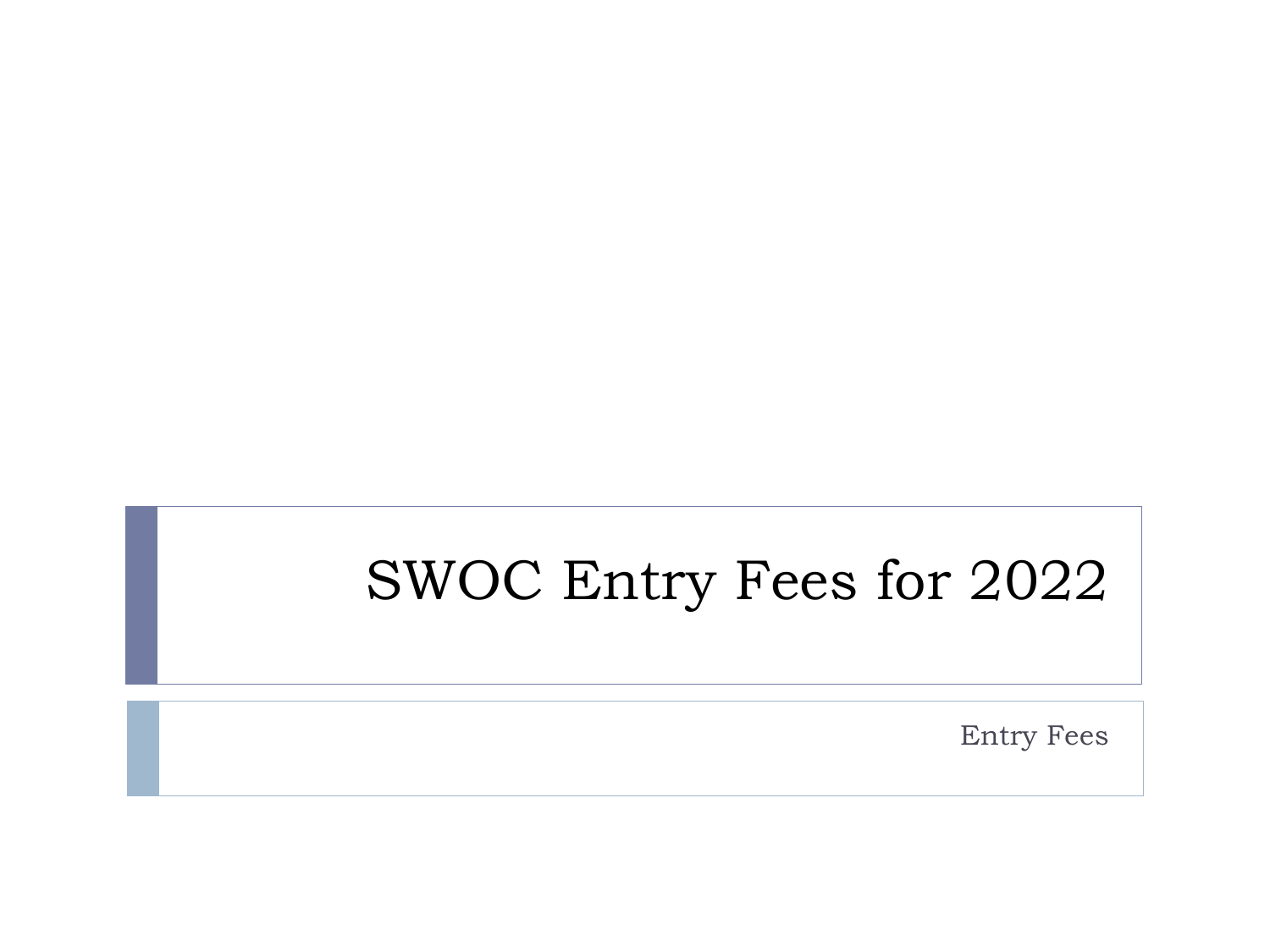## Membership Fees 2022

| <b>TYPE</b> | <b>BOF</b> | <b>WOA</b> | <b>SWOC</b> | <b>TOTAL</b> |
|-------------|------------|------------|-------------|--------------|
| Junior      | £5.00      | £1.20      | £1.80       | £8           |
| Senior      | £15        | £3         | £4          | £22          |

### + FREE WOA and SWOC membership to newcomers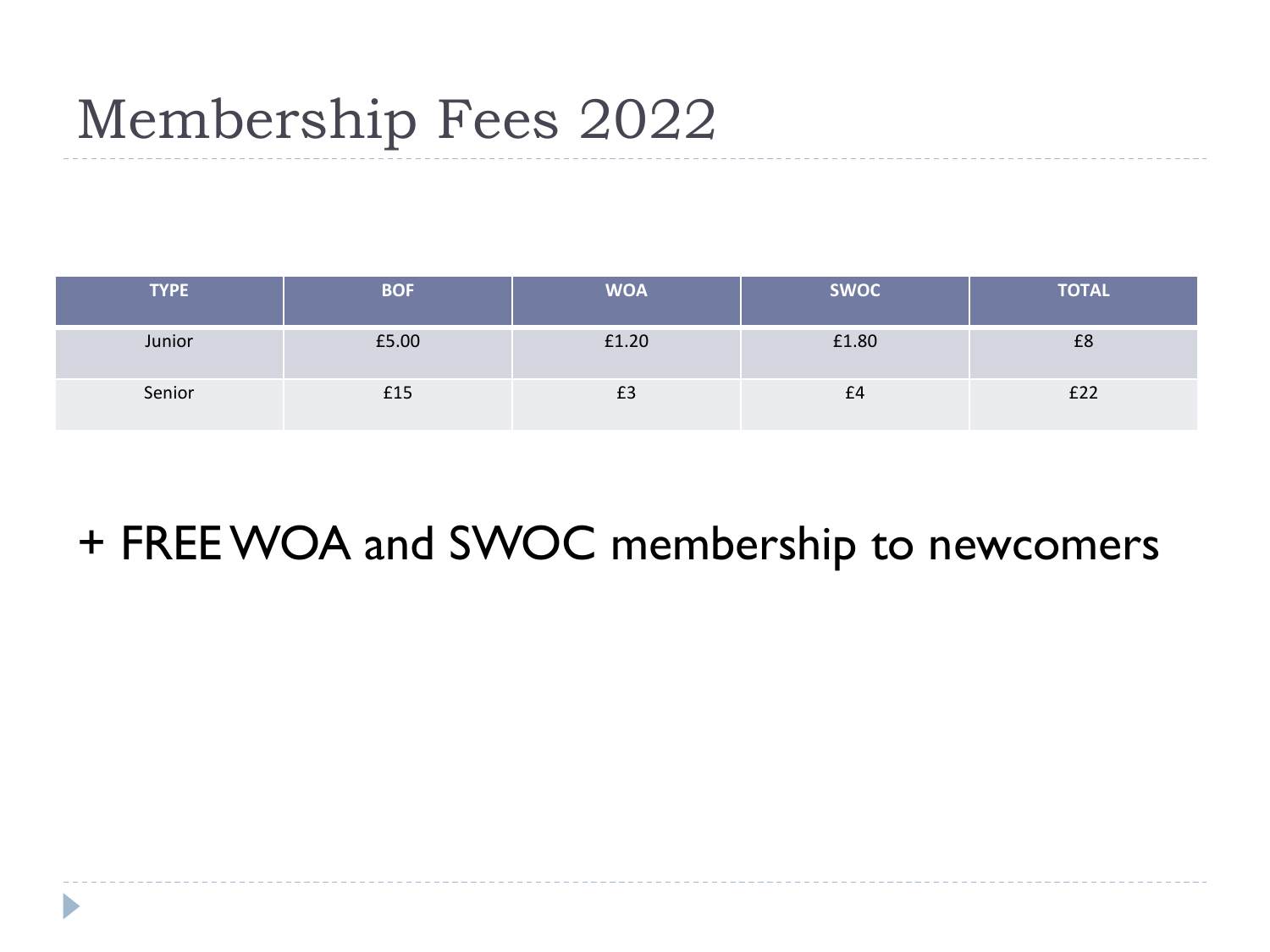# Event Levies

### **BOF Levy**

- ▶ From 1st January 2013, a single rate of levy will be applied to all participants at all events except those covered by a British Orienteering Partnership Agreement. The principle that three juniors (M/W20 and younger) will count as one senior for levy purposes remains, but full-time students will no longer be treated as juniors for levy purposes unless they are juniors.
- ▶ The British Orienteering Levy rate for 2021 will be: Levy per senior equivalent participant - £1.50

### **WOA Levy**

 $\blacktriangleright$  WOA event levies will be £0.70 per participant (three juniors counting as one participant).

### **Total Levy**

- £2.20 per senior for all events (levels A, B, C & D)
- $\triangleright$  3 juniors = 1 senior (I.e. Levy per junior = 73p)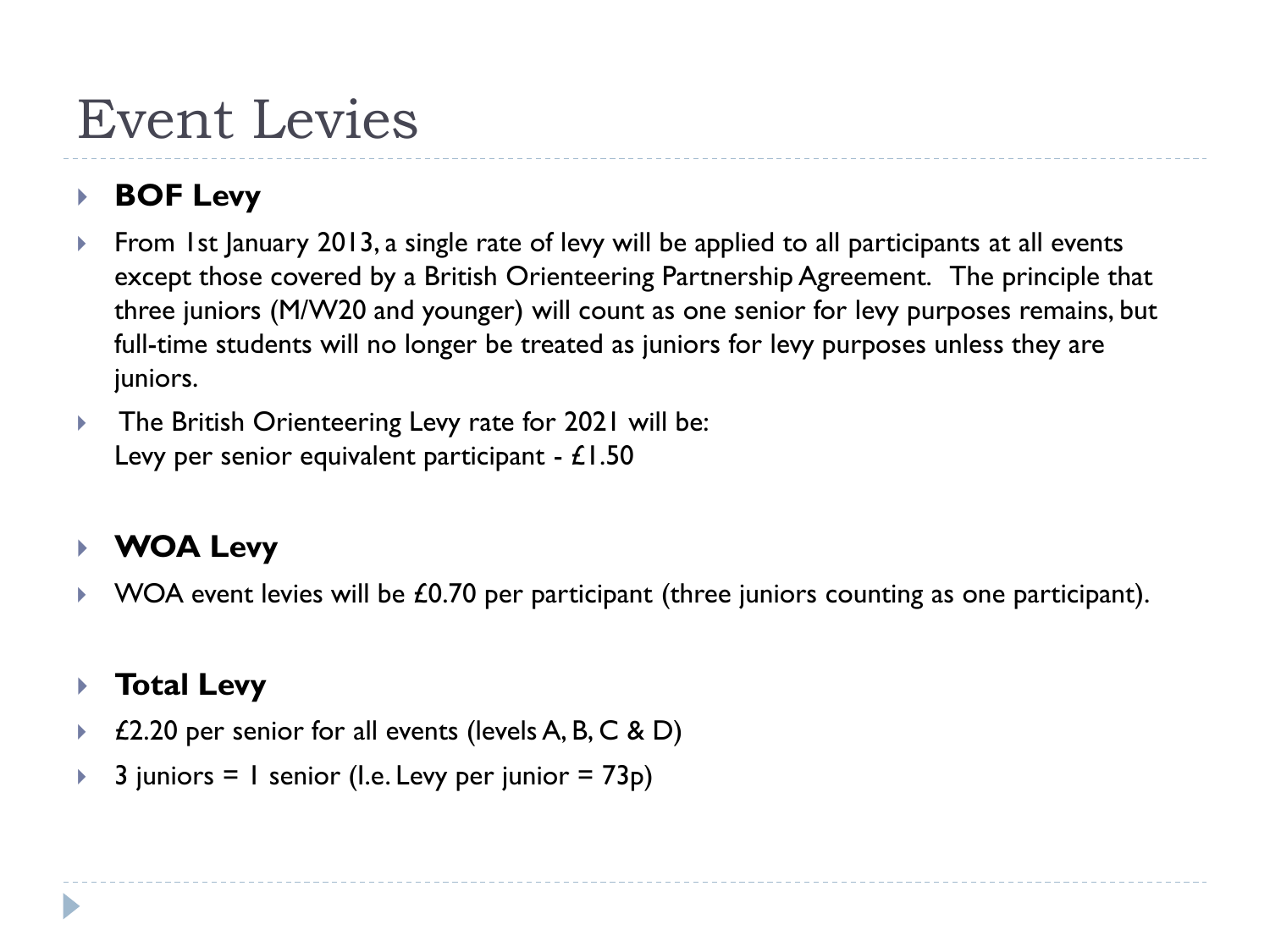### Event Fees Level D

- Within the following range to break even or make a small profit
	- ▶ £1 to £3 entry for BOF Juniors/Students
	- $\blacktriangleright$  Junior/Student non members + £1
	- ▶ £3 to £6 entry for BOF Seniors
	- Senior non members  $+ f2$
	- ▶ SI hire £1 Seniors, Free for Juniors/Students